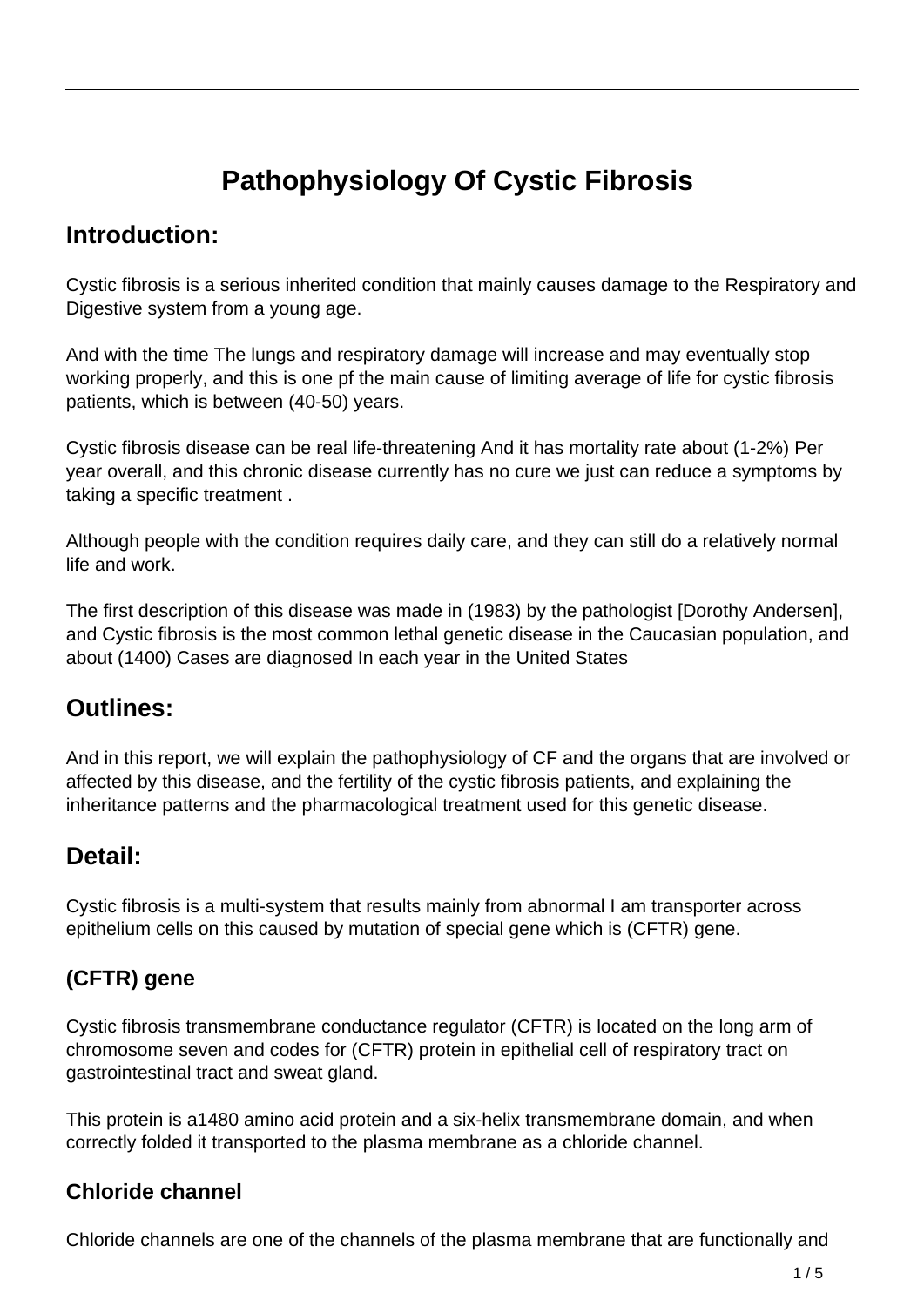structurally diverse group of anion secretion, channel involved in the process including the regulation of activity of neurons, skeletal, cardiac, and smooth muscle cells, and the acidification of internal and external environment of the cells, and regulation of transporting salts in epithelial cells by transporting chloride ion from the inside the cells to the extracellular fluid.

## **Pathophysiology of cystic fibrosis**

Cystic fibrosis results from a mutation in the (CFTR) gene, [Mutation]: is a structural gene change that can cause a disease or a birth defect. Till now more than 500 types of mutation in the (CFTR) gene have been reported, the commonest one is a deletion of three basic pairs in exon 10, and the corresponding protein lacks the amino acid phenylalanine at position 508 ( delta F508).cAnd this mutation causes a defect in the (CFTR) protein and often affect the threedimensional structure of the protein and prevent (CFTR) from reaching the membrane, and that leads to a chloride channel absence in the epithelial cells plasma membrane, and this causes dysfunction of the salt and water transport and balance, by decreasing chloride secretion and increasing sodium absorption,( sodium absorption is combined with decreasing chloride section ) and at the same time water content of the extracellular fluid will be absorbed into the cells (when sodium moves, water follows it), and this will dehydrate extracellular fluid and produce a thick sticky mucous that has a variety of negative effects in various organs.

## **Systems and organs involved in Cystic Fibrosis**

### **Respiratory system:**

The respiratory system is divided into the upper respiratory and lower respiratory part the upper part including nasal passage and sinuses , and lower part consist of lungs, trachea , bronchi , and bronchial tube , and alveoli . And Respiratory organs can be affected in patients with cystic fibrosis.

Lungs' airways normally have a thin layer of mucus that catches dust and bacteria and are moved by hair-like cells (cilia) to the large passage where they can be coughed out. But people with cystic Fibrosis have restricted lung function, due to the thickening of the walls of the airways and clogging the air passages by the thick sticky mucous and this leads to chronic obstructive pulmonary disease (COPD) and causes difficulty in breathing and bronchitis. And at the same time, cilia can not move the thick mucous that caught bacteria and bacterias remain in the air passages and produce a perfect environment for harmful bacteria, and this leads to lung infections, and the most common bacteria associated with cystic fibrosis lung infection is Pseudomonas.

And also the lining of the nose also can be affected , by growing a small non-cancerous called Nasal polyps , that cause a difficulty in breathing.

### **Digestive system:**

The digestive system or gastrointestinal tract consists of many organs that digest and absorb food, people with cystic fibrosis have impaired digestive organs that can not function normally,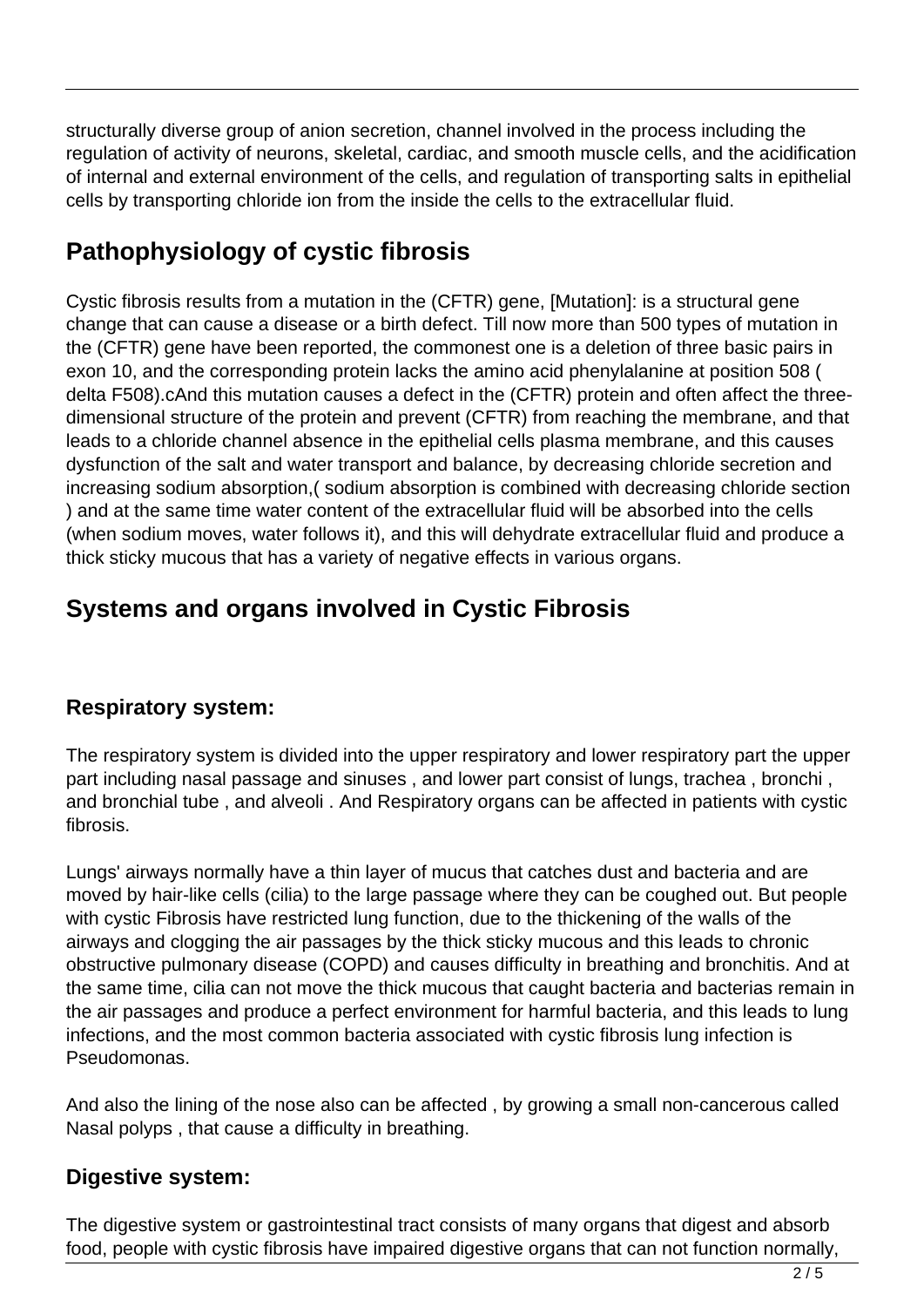#### of them :

- Pancreas: Pancreas is a digestive organ that creates important enzymes and releases them to the small intestinal to break down fats proteins and carbohydrates in your foods and that is important for releasing the nutrients that your body needs, but cystic fibrosis patients have a thick mucous that blocks pancreatic ducts and fail to produce adequate bicarbonate ion and water in nearly all patients, and in-adequate digestive in most, giving rise to pancreatic insufficiency, that leads to a problem in digestion and malabsorption of important nutrients [fat, soluble vitamins such as (A, E,&K), protein] and leads to malnutrition and unwanted weight loss, and problems in pancreases can also cause cystic fibrosis diabetes.
- Liver: The liver is one of the digestive organs and is a large organ that locates on the right-hand side of the belly, that has many functions in the body including (protein and glycogen, cholesterol, and triglycerides synthesis, and making blood clotting factor, and biles production), but if people with cystic fibrosis blocked by the mucous, liver will get inflamed and sever scarring (cirrhosis) may occur.
- Small intestine: small intestine is part of the intestines organ, and most of the absorption of nutrients and minerals occurs there, and it lines between the stomach and large intestine, and it receives bile and pancreatic enzymes through the pancreatic duct that help in digestion, but the lining of the small intestine in cystic fibrosis patient can erode, because of breaking down the high acidic food that comes from the stomach.
- Large intestine: large intestine is part of the intestines organ, and it's the final secretion of the digestive system, and it's larger and thicker than the small intestine .and performs absorption of water and vitamins while converting digestive food into feces, but the thick secretions of people with cystic fibrosis can make face very thick and cause blockage, and in some cases, the intestine may also start to fold in on itself (intussusception).

### **Sweat glands :**

Sweat glands are a type of exocrine gland, which produce and secrete substances by way of a duct onto an epithelial surface, and they are tubular structures that their main function is regulating body temperature by secreting water to the skin surface where heat is lost by evaporation. And they are controlled by the sympathetic nervous system. In people with cystic fibrosis, their body salts are lost in sweat and reabsorbed by the sweat duct, and this reabsorption process is markedly abnormal in people with cystic fibrosis, and cells of the sweat duct may defect.

### **Reproductive system :**

The reproductive system is one of the main systems in the body and its main function is producing offspring and regulating some of the hormones in the body, but reproductive organs can be affected by the thick sticky mucous that is produced in people with cystic fibrosis, the thick mucous may block the ducts in reproductive organs and my lead to fertility problems.

### **Fertility of cystic fibrosis patient**

Fertility is a capacity to produce offspring, and any problems in reproductive system my cause infertility which is the failure to achieve a clinical pregnancy after 12 months or more of regular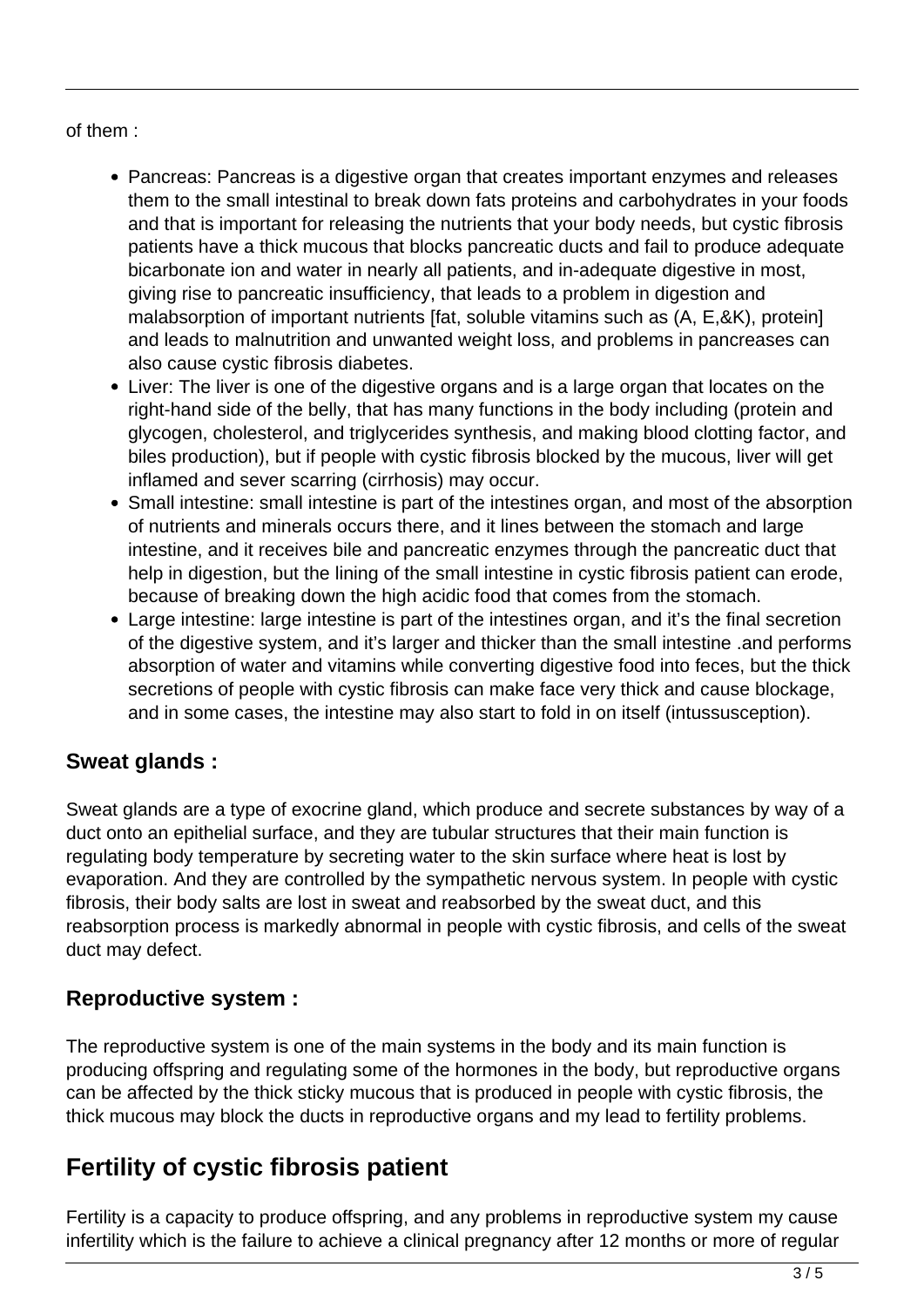unprotected sexual intercourse.

95% of men with cystic fibrosis are infertile because of the blockage or absence of the sperm canal, known as the congenital bilateral absence of the vas deference that connects the epididymis to the ejaculatory ducts, because of this sperm can not inter and change to the semen, so they can not reach female reproductive organ and fertilize an egg through intercourse.

20% of women with cystic fibrosis are infertile, most of the women with cystic fibrosis have no difficulties in getting pregnant, but some of them because of having a thicker cervical mucus causing difficulty for sperm to penetrate the cervix, and this will increase the amount if the time that women with cystic fibrosis need to get pregnant.

## **Inheritance patterns of Cystic Fibrosis**

Cystic fibrosis is an example of a genetic autosomal recessive disease. So that means people should have a mutation in both copies of the (CFTR) gene that they receive from the parents, to have cystic fibrosis, but if the person has a mutation only in one copy of the (CFTR) gene and the other copy is normal (she/he) does not have cystic fibrosis, (she/he) is just a cystic fibrosis carrier. people with cystic fibrosis can pass copies of their mutated (CFTR) gene to their children.

If a cystic fibrosis patient has a child with a cystic fibrosis carrier, the chances are:

- 50% chance for a child to have cystic fibrosis.
- 50% chance for a child to be a carrier of cystic fibrosis.

If a cystic fibrosis patient has a child with a healthy person, the chance is :

• 100% child to be a carrier of cystic fibrosis.

And also cystic fibrosis carrier can pass their copy of mutated (CFTR) gene to their children, and if the cystic fibrosis carrier has a child with another carrier of cystic fibrosis, the chances are:

- 25% chance for a child to have cystic fibrosis.
- 25% chance for a child to be healthy.
- 50% chance for a child to be a carrier of cystic fibrosis.

## **Pharmacological treatment of cystic fibrosis**

There is no cure for patients with cystic fibrosis, but the treatments can reduce the complication and difficulty of the symptoms and provide a better quality of life for the patients. Close monitoring and regular treatment for the patient can slow the progression of cystic fibrosis , and give a patient more and better life expectancy, and the treatments contain taking medication or having a surgical procedures or having a regular home care. And here we will talk about the